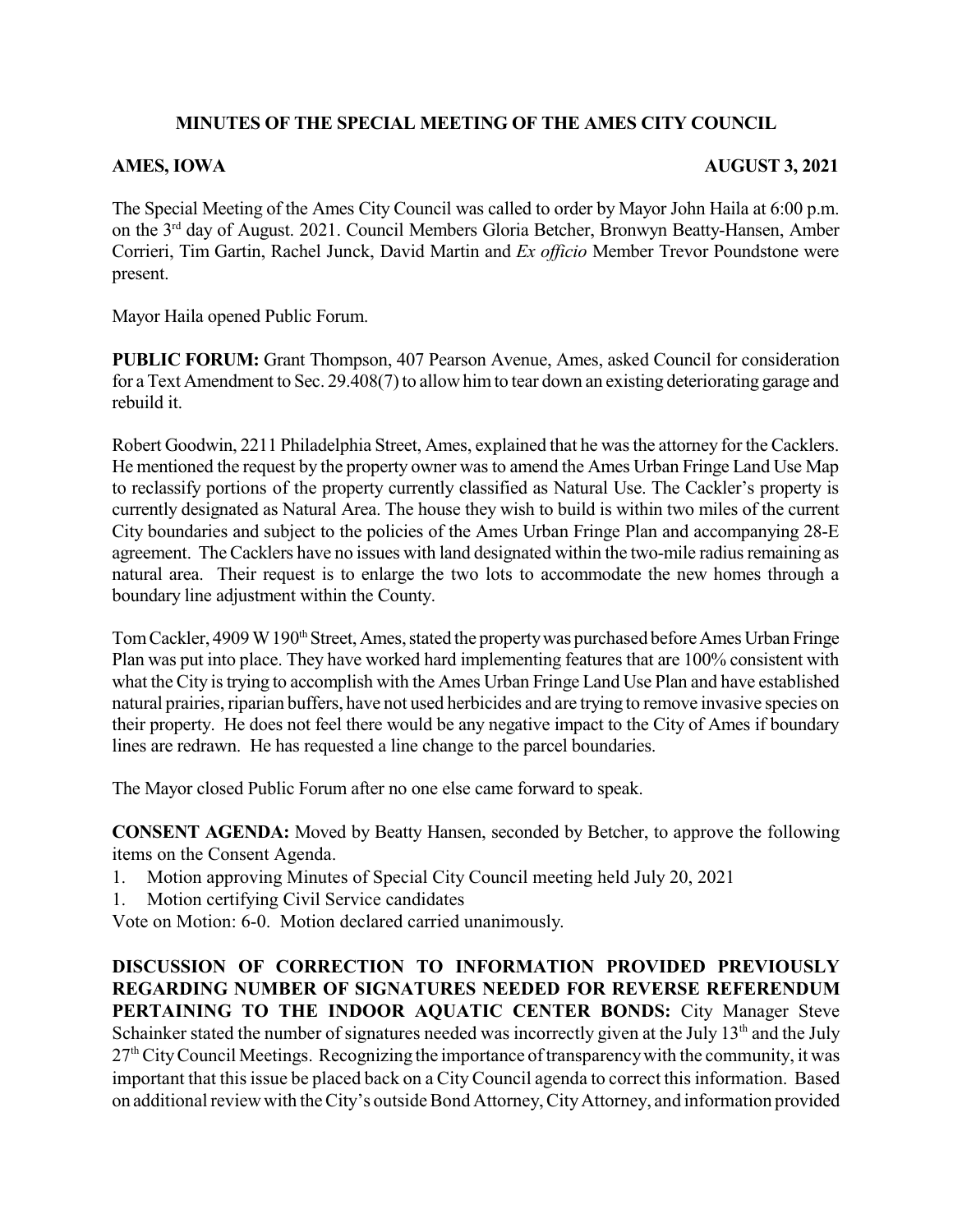on the County Auditor's website, 477 signatures of eligible Ames voters would be required on a petition to demand a reverse referendum pertaining to the Aquatic Center bonds. At the CityCouncil meeting to be held on August 24<sup>th</sup> Council will have an agenda item to discuss setting a date of public hearing on the bonds.

**PARTIAL REPAYMENT TO IOWA DEPARTMENT OF TRANSPORTATION FOR A PORTION OFTHE RISE GRANT AWARDED TO THE CITY OF AMES TO HELP FUND ROADWAY AND UTILITY IMPROVEMENTS ASSOCIATED WITH THE ISU RESEARCH PARK:** City Manager Schainker reported that the previous ISU President, Steven Leath, was able to secure a special \$15 million appropriation from the Iowa Legislature to fund the new Hub Building at the Iowa State University Research Park. This new facility was intended to consolidate all of the various economic development related support offices that had traditionally been scattered throughout the Campus into one location. By locating this building at the southern end of the Research Park, City infrastructure was required to service this new building. In addition, this new infrastructure would also open up other lots in the Park for development. In keeping with the City's past practice, the University requested that the City build the infrastructure through a Tax Increment Financing strategy with an agreement that the properties in the Research Park would remain subject to paying property taxes.

In order to mitigate the amount of City money needed to accomplish the required infrastructure improvements, the City sought funding through a Revitalize Iowa's Sound Economy (RISE) grant from the Iowa Department of Transportation (IDOT). On April 8, 2014, the IDOT awarded a RISE grant to the City of Ames for up to \$4,010,728 to help fund the roadway and other utility improvements associated with the ISU Research Park Phase III development. This phase included the extension of University Boulevard. south to Collaboration Place with the addition of three roundabouts. The financial award was based on 80% State funding, with a 20% local match requirement from the City.

The RISE grant award was conditioned on the creation of an additional 365 jobs projected in Workiva's growth strategy, with a weighted average wage of \$18.34/hour. In accordance with the RISE program rules, if the job creation is not met, the maximum grant reverts to the 50% State funding, and the difference up to the 80% of the State award must be refunded by the recipient (City of Ames).

It should be noted that a standard RISE grant without a commitment to job creation is funded at 50% State and 50% local match with no requirement for repayment. In order to maximize non-City funding for this phase, a decision was made to pursue the 80% funding tied to job creation. The City's financial exposure related to this strategy was reduced substantially as a result of a separate agreement with the Iowa State Research Park that required them to share equally, if the City were to be required to make any payments to IDOT due to non-attainment of jobs.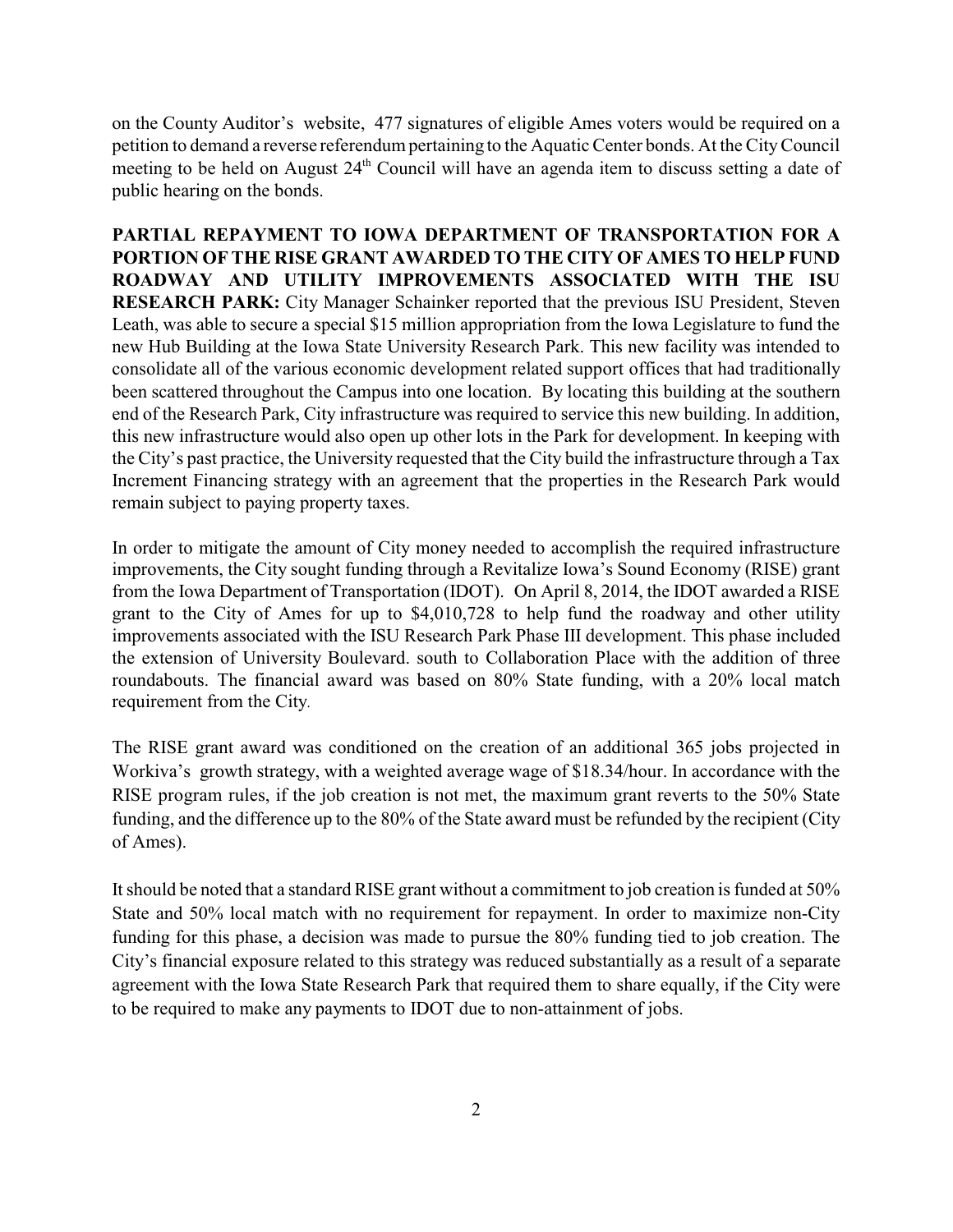Compliance with the job requirement is measured by reviewing and calculating a weighted average number of jobs created using payrolls from the beginning and end of any six-month period from the time funding was awarded (4/8/2014) to three years after the RISE improvement was complete and open to traffic (6/24/2019) to document the existence of the jobs along with a baseline payroll at the time the project was awarded. The final count of jobs created by Workiva during this reporting period was 138, which was 227 jobs shy of the 365 required.

Iowa DOT staff has been very helpful in identifying options to assist the City with the job creation and repayment requirements. The IDOT Commission recently adopted a new program, specifically for Research Parks (RPs) that provides 70% state funding without any job creation requirements. This policy was relied upon for our most recent phase in the Research Park where the remainder of Collaboration Place and S. Riverside Road was constructed. At its July meeting, the IDOT Commission agreed to apply the new 70% Research Park policy retroactively as the baseline for repayment rather than the 50% that was in place at the time of the agreement. They also agreed to allow partial credit for the 138 jobs that were created byWorkiva**.** The IDOT Commission will make its final decision regarding the repayment settlement at its August monthly meeting.

The total estimated amount to be repaid to IDOT with credit for created jobs:  $$448,746 \times 62\% =$ \$278,223. This repayment would be split equally between the City and Iowa State University, approximately \$139,111.50 each.

In addition, the IDOT has offered the following options for the repayment:

- Repayment in one lump sum
- Repayment in installments for up to five years with an interest rate of the Prime Rate minus 3% (As of 6/30/21 the Prime Rate was 3.25%)

The City Council can decide to accept the recommendation of the IDOT staff and repay the State approximately \$278,223 plus an interest charge equal to the Prime Rate minus 3% over a fiveyear period, with the reimbursement from the ISU Research Park for 50% of this repayment, with a stipulation from Finance Director that if Prime changes and it is not in the City's favor, Council will meet again this week.

Moved by Betcher, seconded by Corrieri, to adopt RESOLUTION NO 21-432 approving partial repayment to the Iowa Department of Transportation for a portion of the RISE Grant awarded to the City of Ames to help fund roadway and utility improvements associated with the ISU Research Park

Roll Call Vote: 6-0. Resolution declared adopted unanimously, signed by the Mayor and hereby made a portion of these Minutes.

## **MOTIONDIRECTINGSTAFFREGARDINGPOLICYISSUECHANGESPERTAININGTO THE AMES 2040 PLAN:** Planning & Housing Director Kelly Diekmann outlined topics to be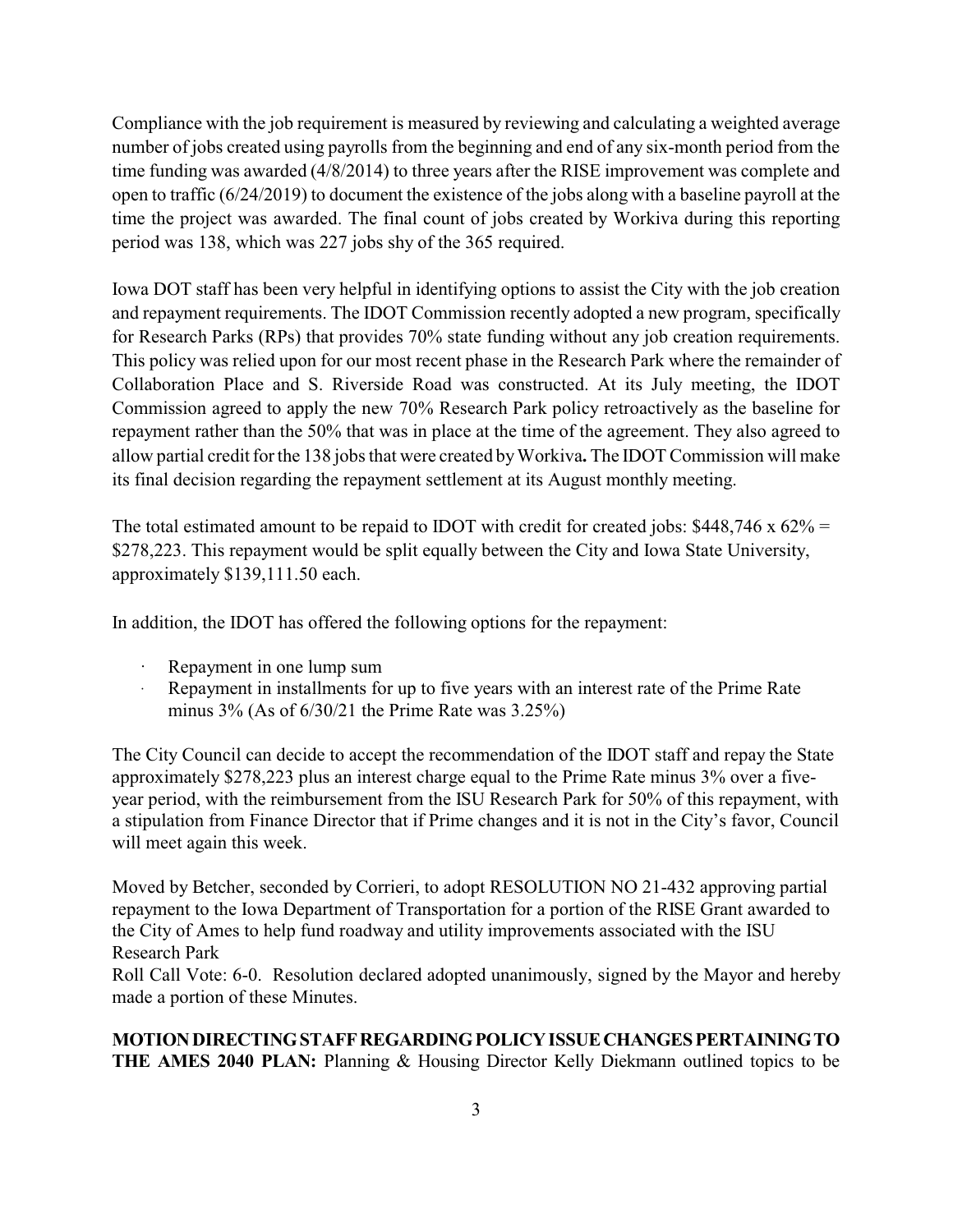reviewed. He indicated he would be reviewing the Plan chapter-by-chapter and have the Council discuss what staff is saying are the Principles and the Actions. A stated Vision leads each chapter; the principles are defined as what is important within the topic and the actions are to support those principles. Some are specific, i.e., need to be done to reach the principle, others might be suggestive, and others might lead you to further implementation requirements either through City projects or changing ordinances or anything in between.

Director Diekmann stated the goal was to determine if there is any ambiguity about a principle or action, or if there is something that is not mandatory enough or too mandatory. Staff wants to be as clear as possible about the intent of the Council. After tonight, staff will take Council's edits, finish proofreading and typographical review, update the graphics, and incorporate the Council's policy changes. Then, as directed by Council, bring the final draft back to them on August  $24^{\text{th}}$  so they can say this works as the final draft for public review. Staff can then start an outreach process in the fall. Mr. Diekmann advised that tonight staff was looking to Council for direction on the Principles and Actions at this meeting.

Director Diekmann said the City had a vision for the community that guided drafting of the Plan. The Plan elements are what Council will use to administer it over time.

Director Diekmann reviewed the chapters of the proposed Plan. Council raised several concerns/issues:

Council Member Martin brought up the following concerns:

- Question regarding sustainable growth principle "Minimum population housing" Director Diekmann explained it was about minimum development to be efficient and cost-effective.
- G13 "Include higher density nodes for commercial and housing that are easily accessible from all parts of growth areas." Mr. Diekmann showed the City of Ames Future Land Use map to address Mr. Martin's concerns. He said the if Councils sees it on the map, do they believe it fits that policy or is it relative to its own growth area. Mayor Haila asked for staff to make it clear on their intent with this bullet so it does not have to be interpreted by future Council members.
- G8 There was a sentence fragment, "Ames assets ad regional position," which did not belong there. Director Diekmann said that was an error and would be removed.
- G19 "Does the project have to complete the connections or just consider them, and does the developer do it or the City" Mr. Diekmann stated this Plan should not be getting to that level of detail. He noted that the City is trying to get infrastructure in the City when redevelopment happens not just new infrastructure at the edge of the City.

Council Member Beatty-Hanson asked why - 'Scale" was bolded on G18. Director Diekmann stated it was meant to draw attention to the text box explaining scale.

Mayor Haila asked for a correction to be made at G30 - where it said "continue Ames tradition of inviting community participation at planning commission." Mr. Diekmann stated it should be "Planning and Zoning Commission."

Council Member Martin brought up the following:

• "using technology innovatively", asking if the word "innovatively" was needed. Director Diekmann advised innovatively will be removed.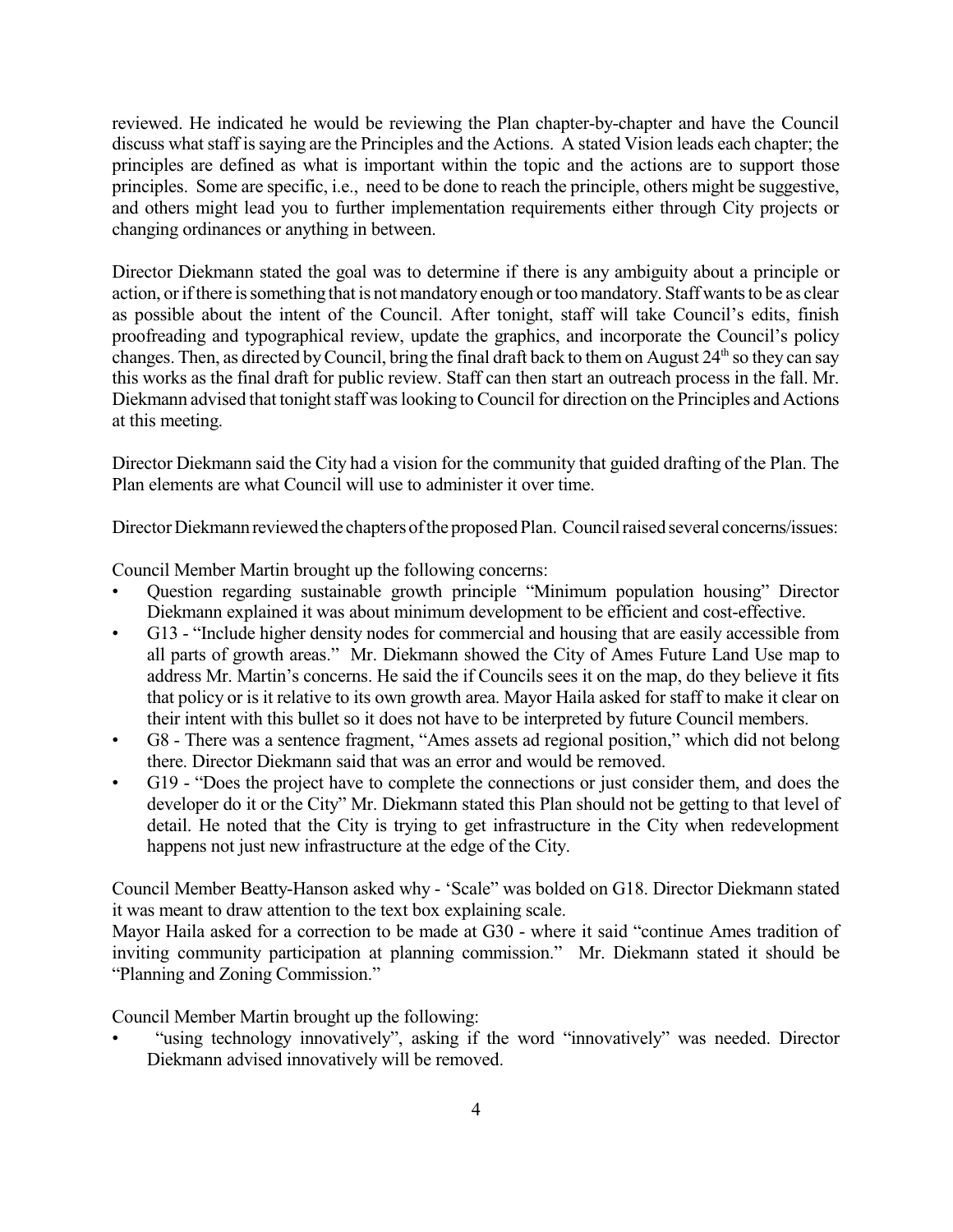asked if Page 47 was informational or prescriptive - Mr. Diekmann stated they are supposed to be informational. This page is not regulatory.

Mayor Haila pointed out that on page 37, "Understanding Intensity and Density", mediumdensity and high density text was reversed. Director Diekmann said that will be corrected. The Mayor also commented that perhaps it should say medium density "residential".

The need for clarification on units-per-acre was discussed. Director Diekmann advised that the graph is supposed to communicate what neighborhoods look like when measuring density. The pictures are not meant to guide someone's decision, but supposed to help understand how built projects in the City can calculate out in reference to the density standards discussed to the left on Page 37. They will rework the page because it is not supposed to be regulatory, it is informational only.

Council Member Betcher asked - where there are descriptions of the infill or overlay categories, why the Medical Overlay on Page 48, which, in her opinion, is likely the most contentious overlay in the City because it was very heavily discussed in the LUPP. She questioned if that overlay should have more detail in the 2040 Comprehensive Plan as she is getting many questions about it. Planning Director Diekmann said nothing is changing to the zoning that is established. He asked for a motion so Council's intent is clear for everyone.

Moved by Betcher to have a page added that discusses the Medical overlay just as the Urban Corridor Overlay, the Redirection Overlay and all the other things that are bolded on this page are discussed. Motion died for lack of second.

Moved by Betcher that the wording of the current overlay discussion in the LUPP for the Hospital-Medical Overlay be maintained. Motion withdrawn by Betcher.

Moved by Betcher, seconded by Beatty-Hansen, to add a page that describes the Hospital-Medical Overlay in a similar way to the pages for the other overlay zones. Vote on Motion: 6-0. Motion declared carried unanimously.

Council Member Martin noted the following areas that he felt needed correction or clarification.

- Page 50 Development Policies. Public actions are intended to identify potential initiatives for the City that relate to broad City goals and the vision of the Plan. It was brought to the attention that "actions" might not be the best word to use. Director Diekmann mentioned the tone of the Plan is advisory and not a lot on implementation or mandatory elements. It is to advise Council on what to take an interest in, in the future. Director Diekmann will review this section in detail.
- Page 51 agribusiness facilities he said we need to add limiting agribusiness facilities Director Diekmann agreed.
- Development Guidelines "Integrate pedestrian connectivity including path systems into development designs". Mr. Martin asked if it was saying an aspect of rural character is to include path systems into development design. Director Diekmann said staff would rephrase it to say "participating in longer-range types of connections." Mayor Haila suggested staff should leave it in and see what public comments are received.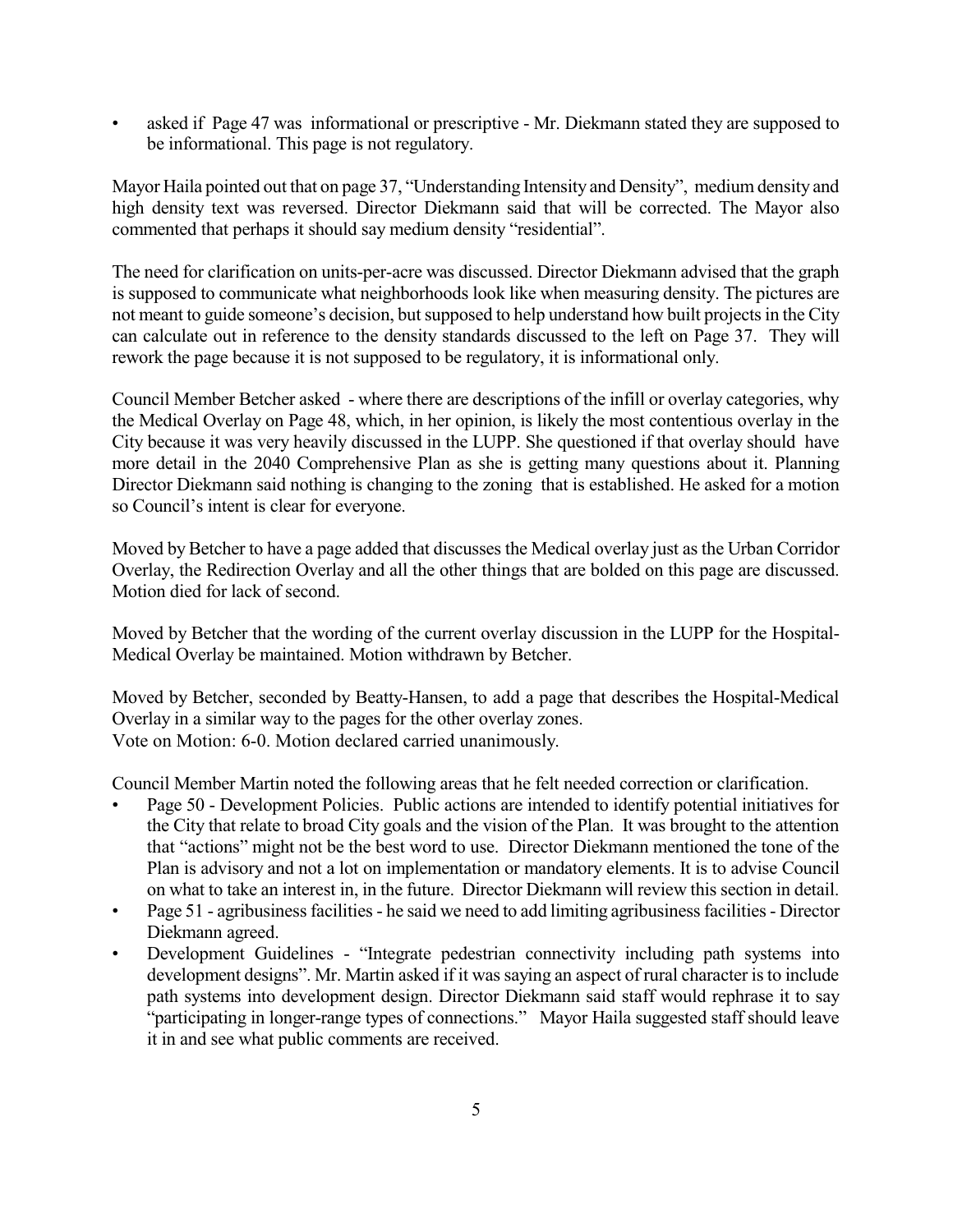- Page 55 "Public Actions: Review and modify zoning and subdivision regulations to address intended range of uses and design standards." Mr. Martin asked if there was something in mind that staff is trying to address. Director Diekmann stated there are items that are not currently in zoning or subdivision codes. Mr. Martin suggested it would be helpful to the reader if staff would put in some examples. Council Member Gartin stated he did not want to infer we are extending CyRide much beyond its current footprint, unless the City makes significant changes to CyRide itself. Mr. Diekmann stated they had discussed this before, the City wants to plan for it, but it is not known if funding will be there to support it. The City has not committed to it, but wants it noted that, as the City expands we should contemplate transit growth.
- Page 64 Redirection Overlay Council Member Martin clarified that this bullet meant, "If the University sells land it has to be zoned residential, unless the City wants it to be something else".
- Page 66 Mr. Martin asked to have clarified what is meant by "developing clear edges and transitional standards" Mr. Martin asked staff to reword that for clarification. Mr. Martin also pointed out "removing the overlay district in certain areas"and asked if the wording meant the comprehensive overlay district or zoning. Mr. Diekmann stated it was for zoning overlays. Staff will revise to make it clear it is for the zoning overlay and not the Near Campus Overlay..

Director Diekmann recommended leaving compatibility issues in the Plan and receive public comment on those. He also said reserve areas are meant to guide fringe plan policies; they are not a land use designation. The Land Use Map was shown. Mr. Diekmann stated the gray areas (UR) should be removed from the Map and put on their own fringe map. Council Member Betcher asked how the maps would be shown to the public. Director Diekmann said they will be stand-alone PDFs.

Mayor Haila recessed the meeting at 8:04 p.m. and reconvened it at 8:09 p.m.

Council Member Martin asked for a title change on Page 86 - E4 to: "ApplyClimateChange Policies."

Council Member Betcher asked for a title change on Page 86 regarding the climate action initiatives paragraph. It currently says complete a climate action plan. Change to "we have the development of a climate action plan underway."

Council Member Martin raised an issue about Item 6 on Page 88. for example, when homes or businesses relocate away from flood plain the land should be returned to its natural state rather then redeveloped - that seems like a substantial policy change. Mayor Haila asked if Council was OK with deleting that sentence and Council agreed.

Council Member Betcher noted that she had observed on the Vision pages that some of the sentences are complete and some are fragments. She asked ifthe Plan should be comprised of complete sentences or telescoped versions. Director Diekmann said at one point they all said "Ames will do something" and staff removed those. Ms. Betcher pointed out that the style should be consistent throughout the document. Mr. Diekmann stated that staff will change all Vision statements to remove "will" so they are consistent.

Director Diekmann advised, in regards to the Mobility chapter, the City is not replacing Forward 45. Forward 45 augments the long-range planning. This Chapter sets a base line expectation about how the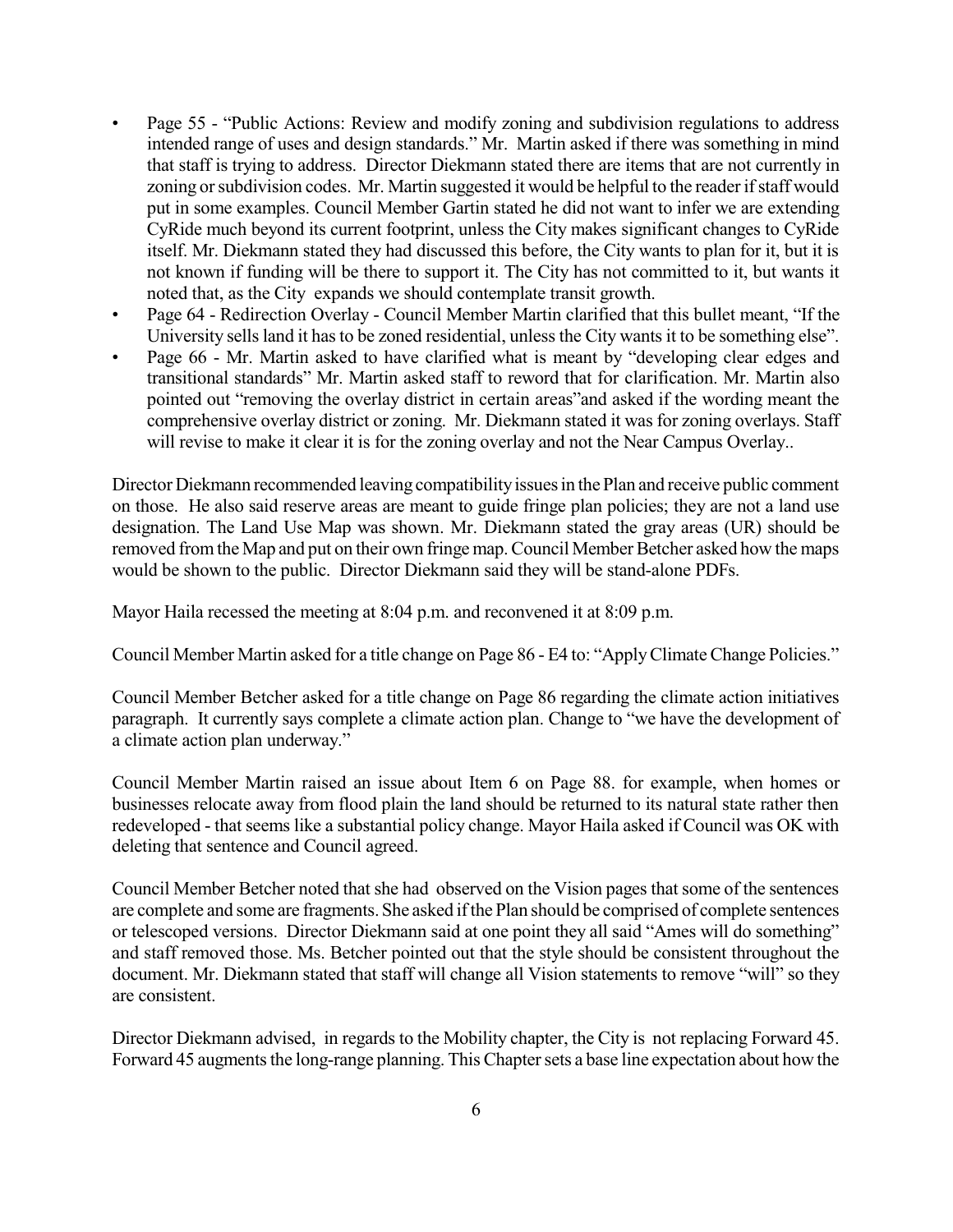City thinks about operational facilities, character of road and streets, and connectivity for bicycles and pedestrians improvements. This is where the level of service is set.

Council Member Junck asked that the Plan specifically call out the Climate Action Plan.

Council Member Martin asked for clarity on Page 118 - HD4 where itsays "evaluate cityprograms and development standards for diversifying housing types, tenure and price points within developments of a certain size". Director Diekmann stated Council will need to define that in the future.

Mayor Haila referred to page 115 - "Projected housing demand by tenure and price point", and asked how the City can get there. Mr. Diekmann stated the City would not be able to get there, without an immense amount of public subsidy. He explained the chart is trying to show that you can't expect the market to produce that; the idea is you are going to have to filter through existing housing stock to provide those homes. The other thing to consider is this information gets outdated really fast. The chart is from 2018-2019, but it might not be applicable in another year considering what the real estate market has done in the last couple years. Mayor Haila asked if it was worth commenting on these categories since they are likely un-achievable. Director Diekmann stated the chart is trying to put data in front of the public that is not in the current Land Use Policy Plan. He believes it should be included as it shows the need. Mayor Haila had concerns with including the chart. Mr. Diekmann said this chart should not be stagnant in the Plan for 20 years; when this is reviewed again, Council should update the data to reflect the trends. This information has a five-year shelf life at best. Council Member Betcher said she did not mind the chart as it shows the public the need for more affordable housing.

Council Member Betcher noted in the section, on page 118 (HD11) where it refers to the Hospital Medical Zone. She wants the title of the area to be consistent throughout the Plan.

Mayor Haila asked "make equity housing more attainable", what was meant by equity housing shown on Page 117 (HD1). Director Diekmann said that means ownership housing, having equity in your home. We want to have ownership housing in the city, right now, the City has a 60% rental and 40% ownership. We want to be conscience of our land resources and add ownership housing optionsto our City, but also not forget about the rental needs. Both are needed, but want to have some emphasis toward single-family over rental because of the disproportionate stock that already exists. Mayor Haila asked if there was any merit to clarifying rental needs are really for non college students. Mr. Diekmann said that the text on Page 112 does discourage niche housing.

Council Member Junck pointed out that at HD3 - the Plan interchangeably uses auxiliary and accessory. She wants the Plan to settle on one way to define those. Director Diekmann stated we will proceed with accessory.

Mayor Haila asked to know the next steps. Planning  $&$  Housing Director Diekmann said he would get a perfected draft back to Council by August 17, 2021, to review before it is opened up to public. If Staff cannot meet that deadline, they will let Council know.

Council Member Betcher brought up the land acknowledgment. Director Diekmann showed Page 5; he used the wording provided by Iowa State University for its land acknowledgment. Mr. Diekmann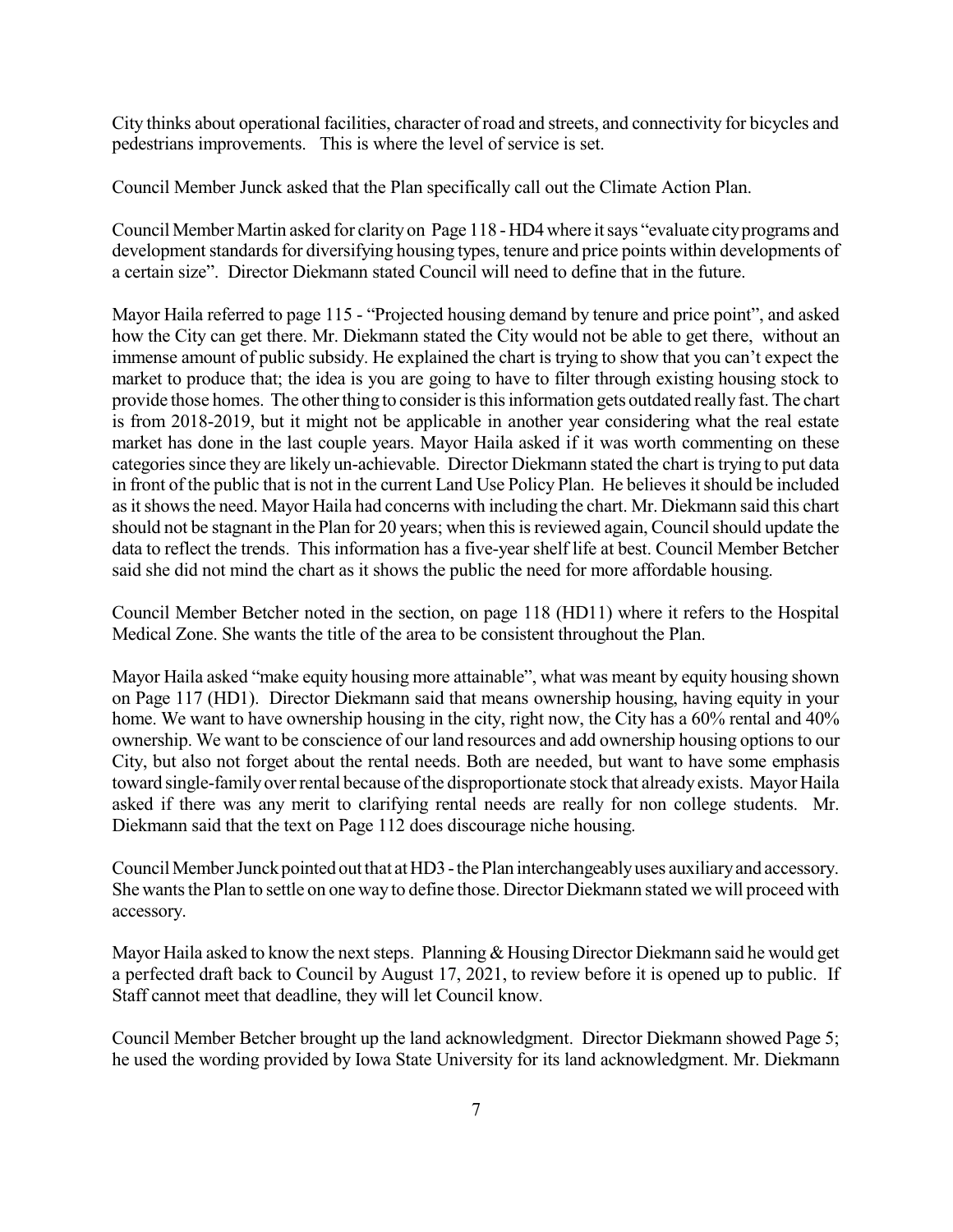askedCouncil ifthatwastheirintent andwhethertheywanted to include the second paragraph.Council Member Betcher pointed out the dates in the second paragraph seem off by a year. She mentioned she does not think Paragraph 2 belongs with Paragraph 1. Council liked Paragraph 1 and also believed Iowa State University should receive credit as the originator of that language. Iowa State University should get a footnote so Council asked to revise Paragraph 2.

Moved by Martin, seconded by Junck, directing staff to accept the policy issue changes discussed by Council pertaining to the Ames 2040 Plan. Motion declared carried unanimously.

**DISPOSITIONS OF COMMUNICATIONS TO COUNCIL:** Mayor Haila noted that the Council's July 30, 2021, Non-Agenda Packet had included the following:

1. Memo from Planning and Housing Director Kelly Diekmann regarding request from Natalie Curran, SB&A Architects, to initiate a Land Use Policy Plan Amendment for property located at 1621 Wilson Avenue (Former ACSD Maintenance Shop)

Moved by Beatty-Hansen, seconded by Martin to adopt Option A, which was the applicant should hold a meeting with surrounding neighbours in order to get feedback about the property and on the project concept before being allowed to move forward with an LUPP amendment application. Vote on Motion: 6-0. Motion declared carried unanimously

2. Memo from Planning & Housing Director Kelly Diekmann regarding request for Text Amendment to Section 29.408(7) - Requirements for Private Garages and Other Accessory Buildings

Moved by Betcher, seconded by Corrieri, to place the request for a Text Amendment to Section 29.408(7) - Requirements for private garages and other accessory buildings on a future Agenda Vote on Motion: 6-0. Motion declared carried unanimously.

3. Memo from Planning and HousingDirector KellyDiekmann regarding parking requirements for auditoriums and theatres.

Moved by Beatty-Hansen, seconded by Junck, to initiate a text amendment eliminating all parking requirements for theatres within Downtown and Campus Town zoning. Vote on Motion: 4-1-1. Voting Aye; Beatty-Hansen, Corrieri, Junck, Martin. Voting Nay: Betcher. Abstaining due to conflict of interest: Gartin. Motion declared carried.

4. Memo from Planning & Housing Director Kelly Diekmann regarding request by Zoning Board of Adjustment to define "temporary" in the Zoning Ordinance

Moved by Betcher, seconded by Corrieri, for this issue to come back as a staff report based on the memo presented tonight to review late fall and then Council can give direction.